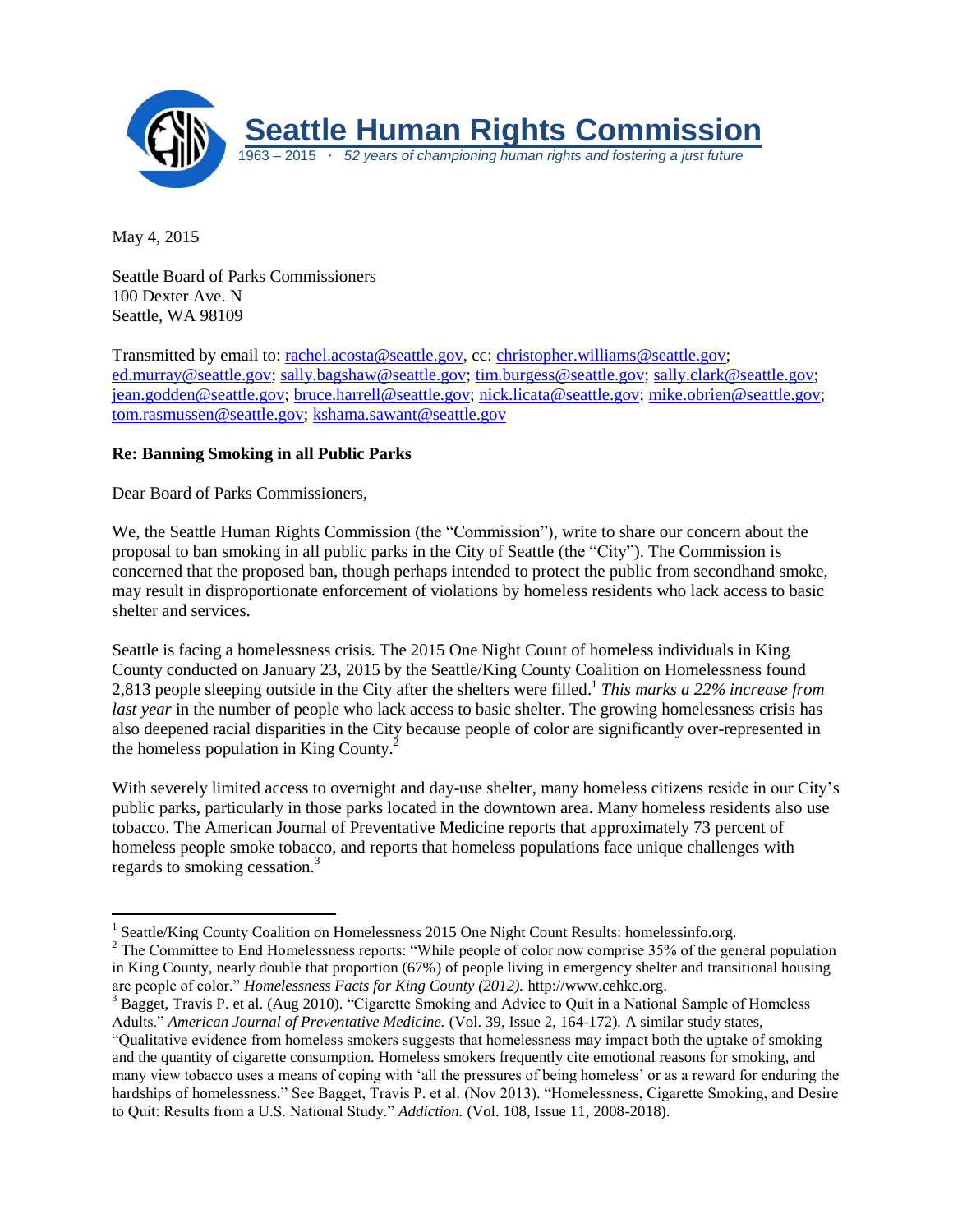The Commission is concerned that the proposed parks smoking ban would be enforced primarily in downtown parks, and would disproportionately impact homeless individuals residing in those parks. A memorandum sent to the Board of Parks Commission by Seattle Parks and Recreation on March 19, 2015 confirms that "Most enforcement actions are expected to occur in the parks in the downtown core… [We] expect most violations to occur in Occidental Park, Victor Steinbrueck Park and Westlake Park, as these parks have the highest number of park users per square foot."

It is highly apparent to the Commission that these parks also serve as public gathering and resting places for many homeless residents of our City who lack access to basic shelter and have few other places to go. If enforcement actions will be concentrated in downtown parks where many of those who lack access to basic shelter reside, it is likely that enforcement of the proposed ban will disproportionately impact homeless people.<sup>4</sup>

Current Parks Code of Conduct, adopted in 2010, prohibits "smoking, chewing, or other tobacco use within 25 feet of other park patrons and in play areas, beaches, playgrounds, or picnic areas."<sup>5</sup> This rule was adopted in response to input from Public Health – Seattle & King County, City Councilmembers, and the public, and balances legitimate public health concerns regarding secondhand smoke with nondiscriminatory enforcement practices. However, the new proposal to expand and enforce the smoking ban through the issuance of infraction citations and trespass orders that make violators subject to arrest raises serious concerns about the potential for discriminatory enforcement practices. At best the proposal would effectively bar many homeless members of our City from our downtown parks; at worst it would to a significant degree effectively criminalize homelessness in our downtown public spaces. As a result, enforcement of the ban may further contribute to a cycle of poverty and homelessness, as those unable to pay citation fines could face jail time, thereby increasing their likelihood of remaining homeless and socioeconomically marginalized.<sup>6</sup>

On December 10, 2012, the City of Seattle was declared to be a Human Rights City, committing itself to protect, respect and fulfill the full range of inherent human rights for all, as set forth in the Universal Declaration of Human Rights ("UDHR") and numerous other international human rights treaties. Article 25 of UDHR states, "Everyone has the right to a standard of living adequate for the health and well-being of [himself/herself] and of [his/her] family, including food, clothing, housing and medical care and necessary social services." Article 7 of UDHR also states, "All are equal before the law and are entitled without any discrimination to the equal protection of the law." Article 12 of the International Covenant on Economic, Social and Cultural Rights (ICESCR) further states that all human beings have the right "to the enjoyment of the highest attainable standard of physical and mental health."

While the harmful health effects of tobacco use and exposure are well-documented, the right to health as established by UDHR also includes the right to an adequate standard of living and medical care, which homeless individuals are systematically denied.<sup>7</sup> As a result, homeless citizens suffer adverse health

 4 Such has been the case in other cities that have adopted similar parks smoking bans in areas with large unsheltered homeless populations. For example, the City of Boulder's *Daily Camera* newspaper reports that the city's smoking ban has "done more to change where homeless people hang out in downtown Boulder than three years of stepped-up foot patrols" and has "given Boulder police new tools." See "Smoking ban key in clearing homeless from Boulder's municipal campus." *Daily Camera.* Aug. 23 2014. www.dailycamera.com.

<sup>5</sup> Parks Code of Conduct 060 7.21.00, section 3.2.10.

<sup>6</sup> Enforcement would also disproportionately impact people of color. See Dolan, K. and Carr, J. (2015) "The Poor Get Prison: The Alarming Spread of the Criminalization of Poverty." *Institute for Policy Studies.* www.ips-dc.org/

<sup>7</sup> The American Psychological Association reports, "Individuals without homes often lack access to health care treatment…People without homes have higher rates of hospitalizations for physical illnesses, mental illness, and substance abuse than other populations." See "Health & Homelessness." *American Psychological Association. www.apa.org.*